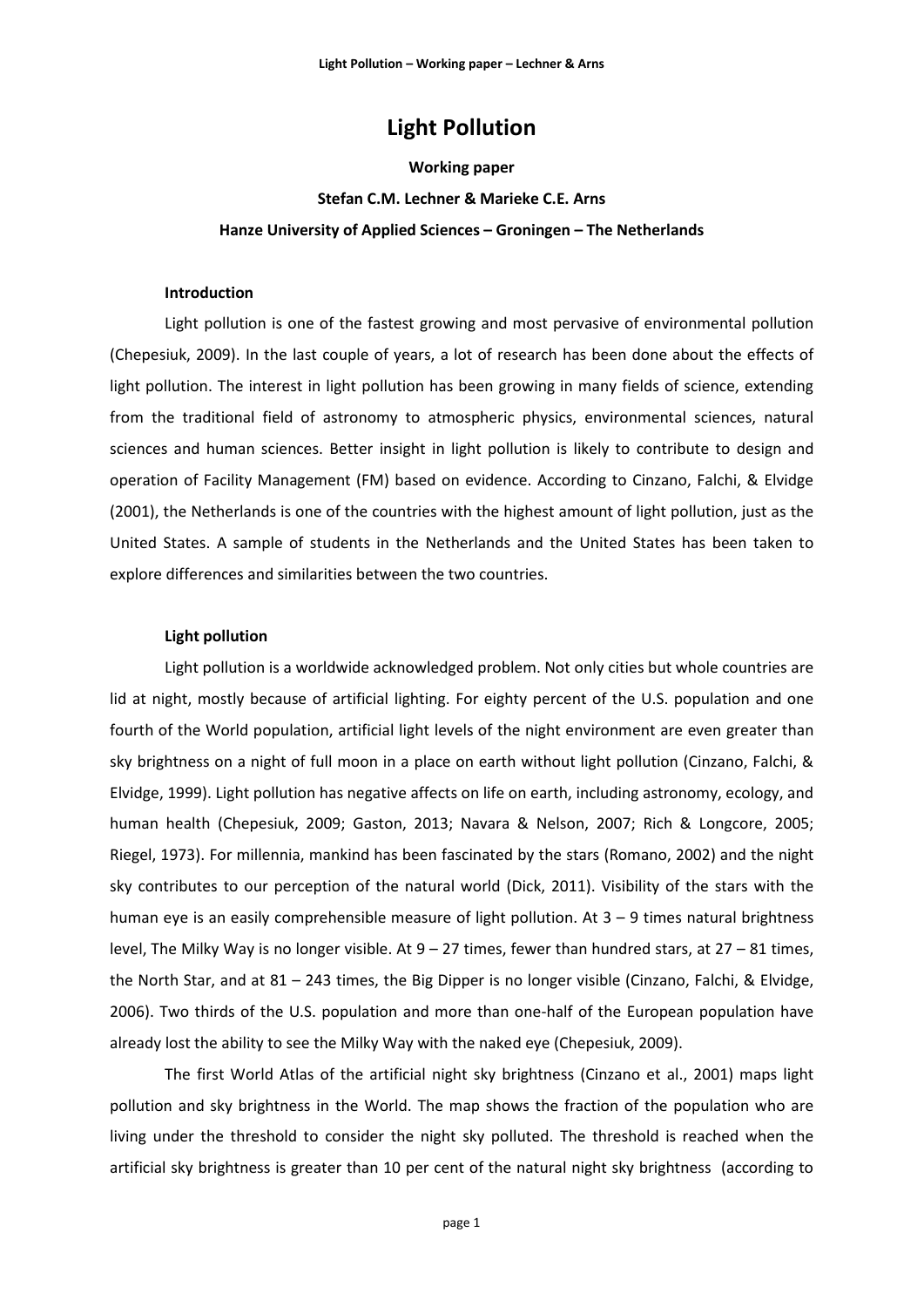Smith, 1979 in Cinzano et al., 2001). Table 1 shows sky brightness in the United States, the Netherlands and the European Union. Nepal is added purely for reference: it is one of the countries with little light pollution. The table shows that about two thirds of the Dutch and U.S. inhabitants are not able to see the Milky Way, around eighty percent sleeps under a night sky compared to a perennial full moon and more than 99 per cent of night skies in the Netherlands and United States are polluted.

Gross Domestic Product (GDP) and population density are explanatory variables of light pollution (Gallaway, Olsen, & Mitchell, 2010). Light pollution in the United States and the Netherlands is evident. Nonetheless, differences in light pollution between both countries are observed. In the Netherlands forty percent of the population is able to see the Milky Way, in the United States thirty percent. In the Netherlands, light pollution is more widespread over the surface of the country, in the United States around forty percent of the surface is not light polluted. Moreover, a survey (n = 2.053) of Lyytimaäki and Rinne (2013) showed respondents in more densely populated areas considered light pollution less a problem. The question arises as to which differences can be observed between residents of densely populated areas in both countries.

#### **Table 1**

| $\frac{1}{2}$                         |                   |                           |                  |                                |                           |                 |  |
|---------------------------------------|-------------------|---------------------------|------------------|--------------------------------|---------------------------|-----------------|--|
|                                       | $\left( 1\right)$ | (2)                       | (3)              | (4)                            | (5)                       | (6)             |  |
|                                       | Light pollution   | Natural sky<br>brightness | <b>Full Moon</b> | Visibility of<br>the Milky Way | Natural sky<br>brightness | Light pollution |  |
| $(*)$                                 | $>10\%$ b,        | $> b_n$                   |                  | $>6 b_n$                       |                           |                 |  |
|                                       |                   | population                |                  |                                | surface                   |                 |  |
| <b>Nepal</b>                          | 26                | 9                         |                  | 0                              | 0,3                       | 3,1             |  |
| European Union                        | 99                | 90                        | 68               | 51                             | 36,7                      | 85,3            |  |
| Netherlands                           | 100               | 100                       | 85               | 60                             | 96,7                      | 100             |  |
| <b>USA</b>                            | 99                | 93                        | 81               | 71                             | 22,5                      | 61,8            |  |
| thresholds in $\mu$ cd m <sup>2</sup> | ±25               | 252                       | 890              | ± 1500                         | 252                       | ± 1500          |  |

| Sky brightness as percentage of population or surface area |
|------------------------------------------------------------|
| (source: Cinzano, Falchi, & Elvidge, 2001)                 |

(\*)  $b_n$  = natural sky brightness

# **Causes of light pollution**

Light pollution is the effect of inefficient and unnecessary artificial outdoor lighting (Chepesiuk, 2009). The biggest light pollution source comes from street lighting. Other sources are, e.g., commercial lights, light from urban areas, yard lights, road lights, and decorative outdoor lights. The complete list of light pollution sources is much larger (Lyytimäki, Tapio, & Assmuth, 2012; Lyytimäki & Rinne, 2013). Chepesiuk (2009) identifies sky glow, trespass, glare and over-illumination. Sky glow is the halo over urban areas, light trespass is unwanted artificial light spilled over adjacent properties, glare is unused light that shines horizontally, and over-illumination is nonfunctional use of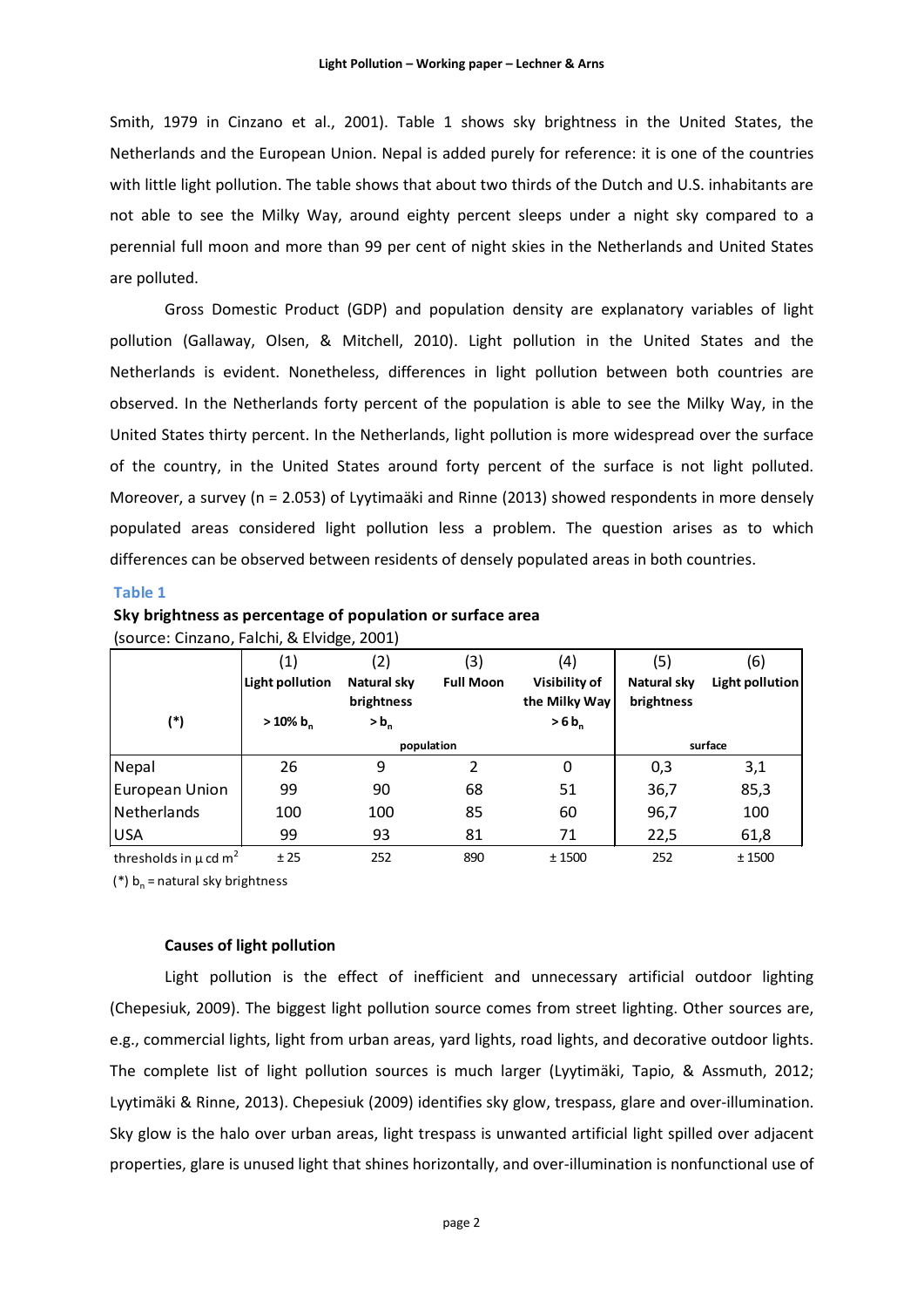light. Gaston, Davies, Bennie and Hopkins (2012) suggest five management options to reduce light pollution: reduction of duration, trespass, intensity, and spectrum of lighting, and preservation of unlit areas. Moreover, FM can contribute to reduction of light pollution by usage and design of illumination of their properties.

Street lights illuminate the sky, where no light is needed (Borg, 1996). Solution for unnecessary roadway lighting is, i.a. in the design of electrical lighting fixtures. Distribution of light can be better directed towards objects by physical design alterations. Adaptation of vertical and lateral light distribution to illuminated objects and reduction of glare by use of cut-off fixtures (Chepesiuk, 2009; Shaflik, 1997) will result in reduction of light emission, lower energy use, and lower exploitation costs (Borg, 1996; Shaflik, 1997; Struijs, den Hollander, Alferdinck, de Kruijter, & van Hoek, 2009).

### **Effects of light pollution**

The effects of light pollution have their influence on both plants and animals, including human beings (Longcore & Rich, 2004; Navara & Nelson, 2007). A review of empirical studies by Navara and Nelson (2007) on effects of light pollution shows convincing evidence of physiological and medical implications, i.e. cancer, immunity system, energy metabolism, and eating behavior. These findings are consistent with the findings of Hölker et al. (2010). They argue that light pollution has effects on flora and fauna, and socioeconomic and physiological effects on humans. They contend that more empirical research about the influence of light pollution on those subjects is necessary to make definite conclusions. Nonetheless, a compelling amount of epidemiologic evidence points to a consistent association between exposure to indoor artificial nighttime light and health problems such as breast cancer. This doesn't prove that artificial light causes the problem; although it is proven that exposure to light during the night can disrupt the circadian clock. This affects physiological processes in almost all organisms.

#### **Perception of light pollution**

It is not entirely clear whether night skies are more light polluted in the Netherlands or in the United States. The data of Cinzano et al. (2001), as mentioned before and listed in table 1, do not provide information to explain the differences. More detailed information about the perception of light pollution may provide an explanation for the differences between the two countries. Light pollution is more common in urbanized areas (Cinzano et al., 2001; Gallaway et al., 2010). A sample of students is likely to be definitive, because students mostly live in cities. Three-quarters of the students in the north of the Netherland, almost 54.000 in total, live in the three largest northern cities, whereas only twenty percent of the total population of the north of the Netherlands lives in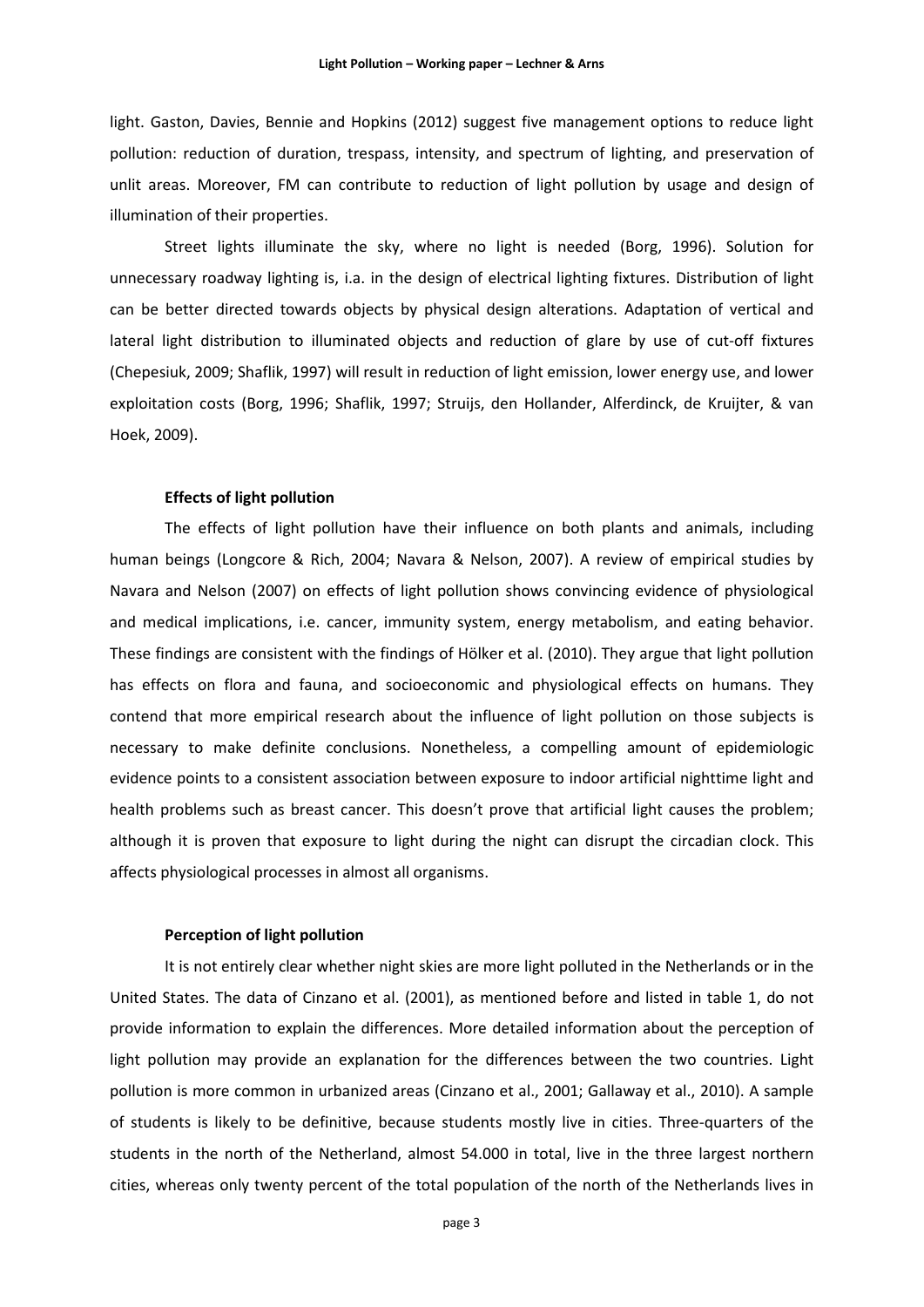the three northern cities (CBS, 2013). It is therefore expected that students perceive negative aspects concerning light pollution in their residence. No U.S. information is currently available due to lapse in government funding (United States Census Bureau, 2013).

#### References

Borg, V. (1996). Death of the night. *Geographical Magazine, 68*(1), 56.

- CBS. (2013). *Pupils and students; types of education, origin, municipality of residence.* (Dutch StatLine publication). The Hague/Heerlen, Netherlands: Centraal Bureau voor de Statistiek.
- Chepesiuk, R. (2009). Missing the dark: Health effects of light pollution. *Environmental Health Perspectives, 117*(1), A20-A27.
- Cinzano, P., Falchi, F., & Elvidge, C. D. (1999). Moonlight without the moon. *Earth, Moon, and Planets, 85-86*(0), 517-522.
- Cinzano, P., Falchi, F., & Elvidge, C. D. (2001). The first world atlas of the artificial night sky brightness. *Monthly Notices of the Royal Astronomical Society, 328*(3), 689-707.
- Cinzano, P., Falchi, F. & Elvidge, C. D. (2006). Lightpollution.it. Retrieved Oct 10, 2013, fro[m www.lightpollution.it](http://www.lightpollution.it/)
- Dick, R. (2011). Reducing light pollution across canada: Efforts of the royal astronomical society of canada. *Sources of Knowledge Forum: Dark Skies, Bright Minds. Conference Proceedings,*  Tobermory, Ontario, Canada. 10-16.
- Gallaway, T., Olsen, R. N., & Mitchell, D. M. (2010). The economics of global light pollution. *Ecological Economics, 69*(3), 658-665.
- Gaston, K. J. (2013). Sustainability: A green light for efficiency. *Nature, 497*(7451), 560-561.
- Gaston, K. J., Davies, T. W., Bennie, J., & Hopkins, J. (2012). Reducing the ecological consequences of night-time light pollution: Options and developments. *Journal of Applied Ecology, 49*(6), 1256- 1266.
- Hölker, F., Moss, T., Griefahn, B., Kloas, W., Voigt, C. C., Henckel, D., . . . Schwope, A. (2010). The dark side of light: A transdisciplinary research agenda for light pollution policy. *Ecology and Society, 15*(4)
- Longcore, T., & Rich, C. (2004). Ecological light pollution. *Frontiers in Ecology and the Environment, 2*(4), 191-198.